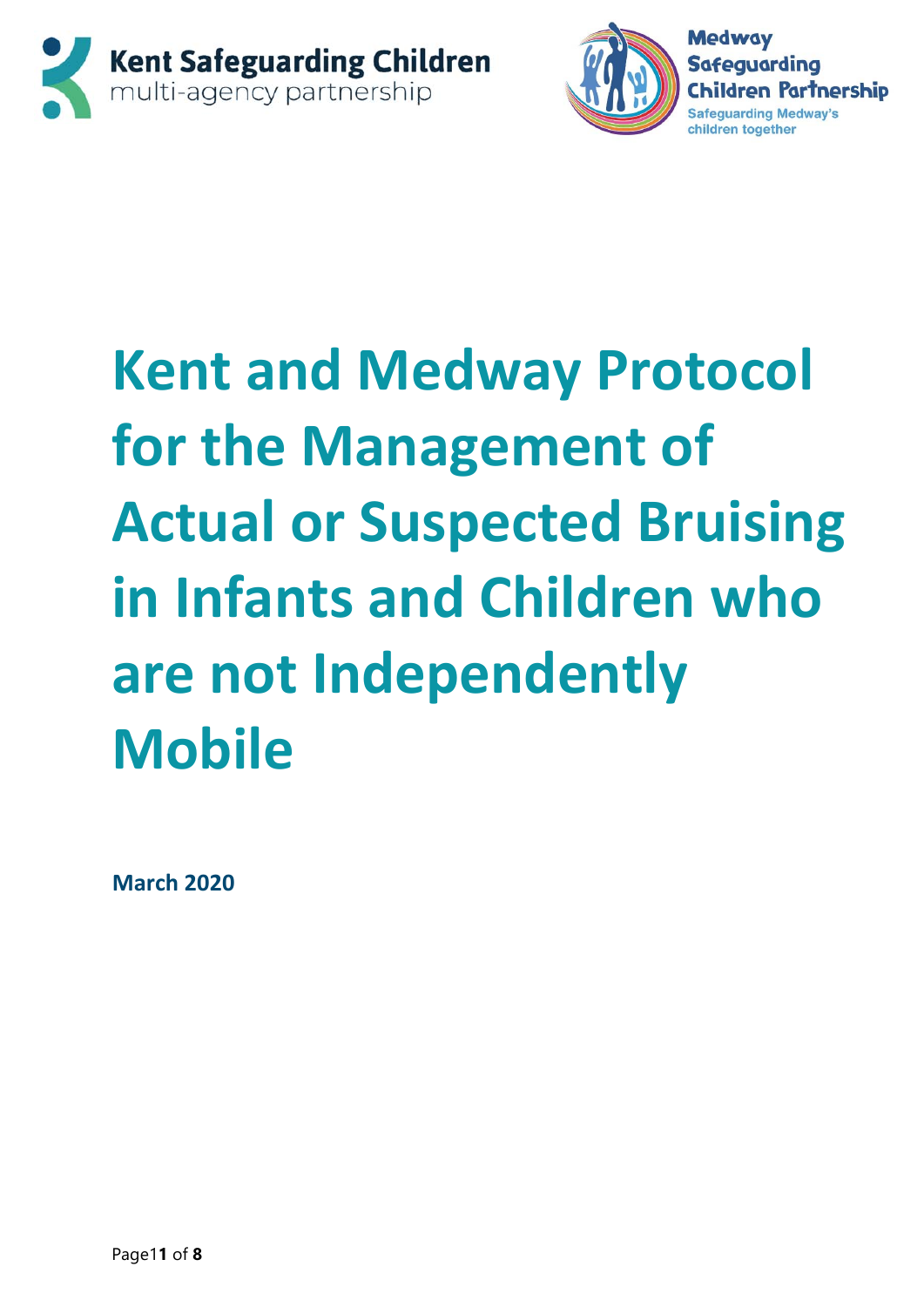| <b>Document Author</b>    | Kent Safeguarding Children Multi-Agency Partnership (KSCMP)                             |
|---------------------------|-----------------------------------------------------------------------------------------|
|                           | Medway Safeguarding Children Partnership (MSCP)                                         |
|                           |                                                                                         |
| <b>Document Owner</b>     | Kent Safeguarding Children Multi-Agency Partnership                                     |
|                           | <b>Sessions House</b>                                                                   |
|                           | Maidstone                                                                               |
|                           | <b>ME14 1XQ</b>                                                                         |
|                           | Email: kscmp@kent.gov.uk                                                                |
|                           | <b>Medway Safeguarding Children Partnership</b>                                         |
|                           | <b>Gun Wharf</b>                                                                        |
|                           | Dock Road                                                                               |
|                           | Chatham                                                                                 |
|                           | ME4 4TR                                                                                 |
|                           | Email: mscp@medway.gov.uk                                                               |
|                           |                                                                                         |
| <b>Summary of</b>         | The procedures have been designed to guide the response of all professionals who        |
| <b>Purpose</b>            | have a responsibility for children and young people within the statutory, private or    |
|                           | voluntary sector within Kent and Medway.                                                |
|                           |                                                                                         |
| <b>Accessibility</b>      | This document can be made available in large print, or in electronic format.            |
|                           | There are no copies currently available in other languages.                             |
| <b>Equalities Impact</b>  | During the preparation of this policy and when considering the roles and                |
| <b>Assessment</b>         | responsibilities of all agencies, organisations and staff involved, care has been taken |
|                           | to promote fairness, equality and diversity, in the services delivered regardless of    |
|                           | disability, ethnic origin, race, gender, age, religious beliefs or sexual orientation.  |
|                           |                                                                                         |
| <b>Policy Review Date</b> | This document will be reviewed in March 2023.                                           |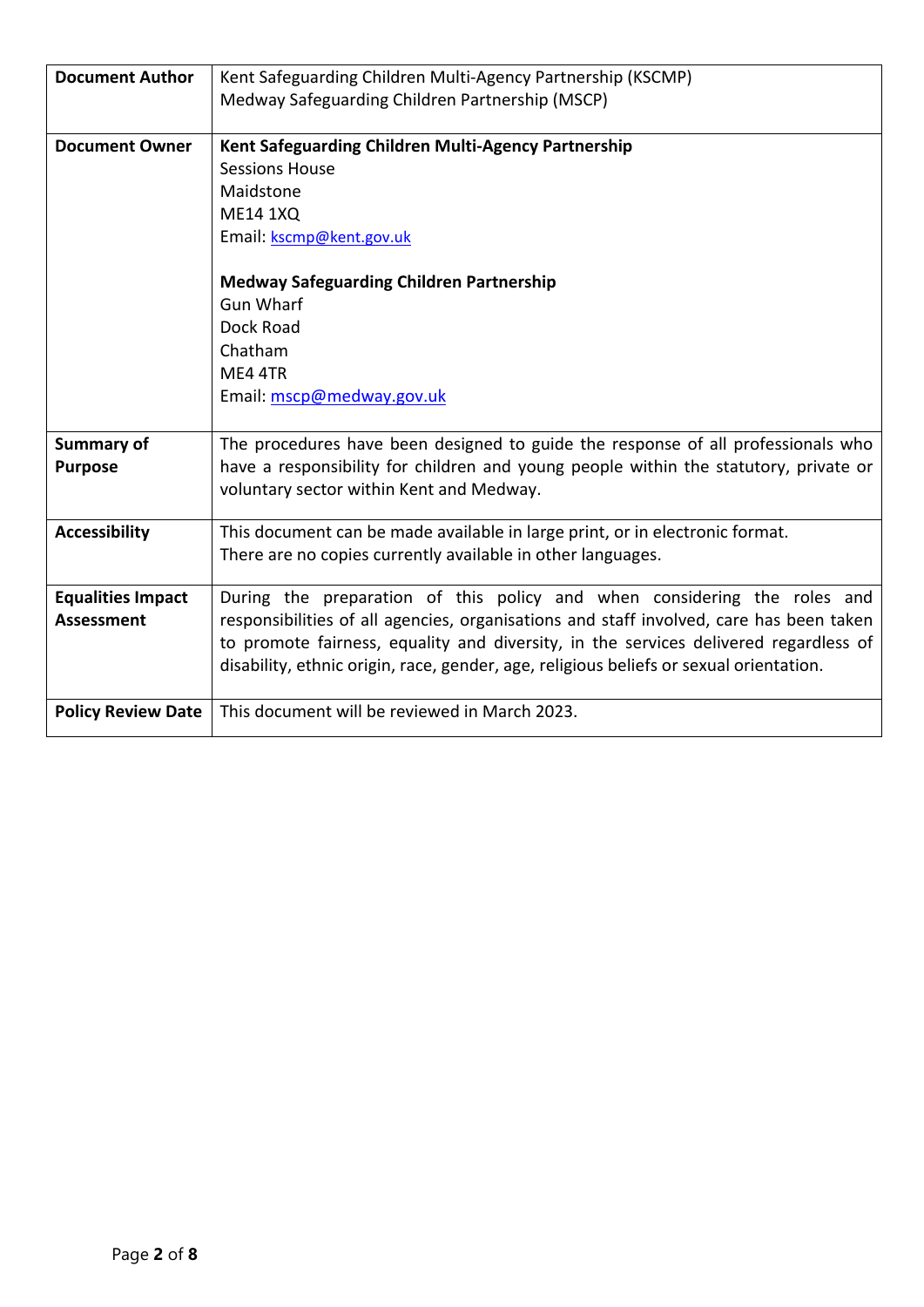# **Contents**

| Introduction                                                     | 4  |
|------------------------------------------------------------------|----|
| Rationale and Evidence Base                                      | 4  |
| Aim of Protocol                                                  | 4  |
| <b>Target Audience</b>                                           | 5. |
| Action to be Taken on Identifying Actual or Suspected Bruising   | 5. |
| Action following referral to Local Authority Children's Services | 5  |
| <b>Specific Considerations</b>                                   | 6  |
| The National Institute for Clinical Excellence (NICE) Guidance   | 7  |
| Appendix 1                                                       | 8  |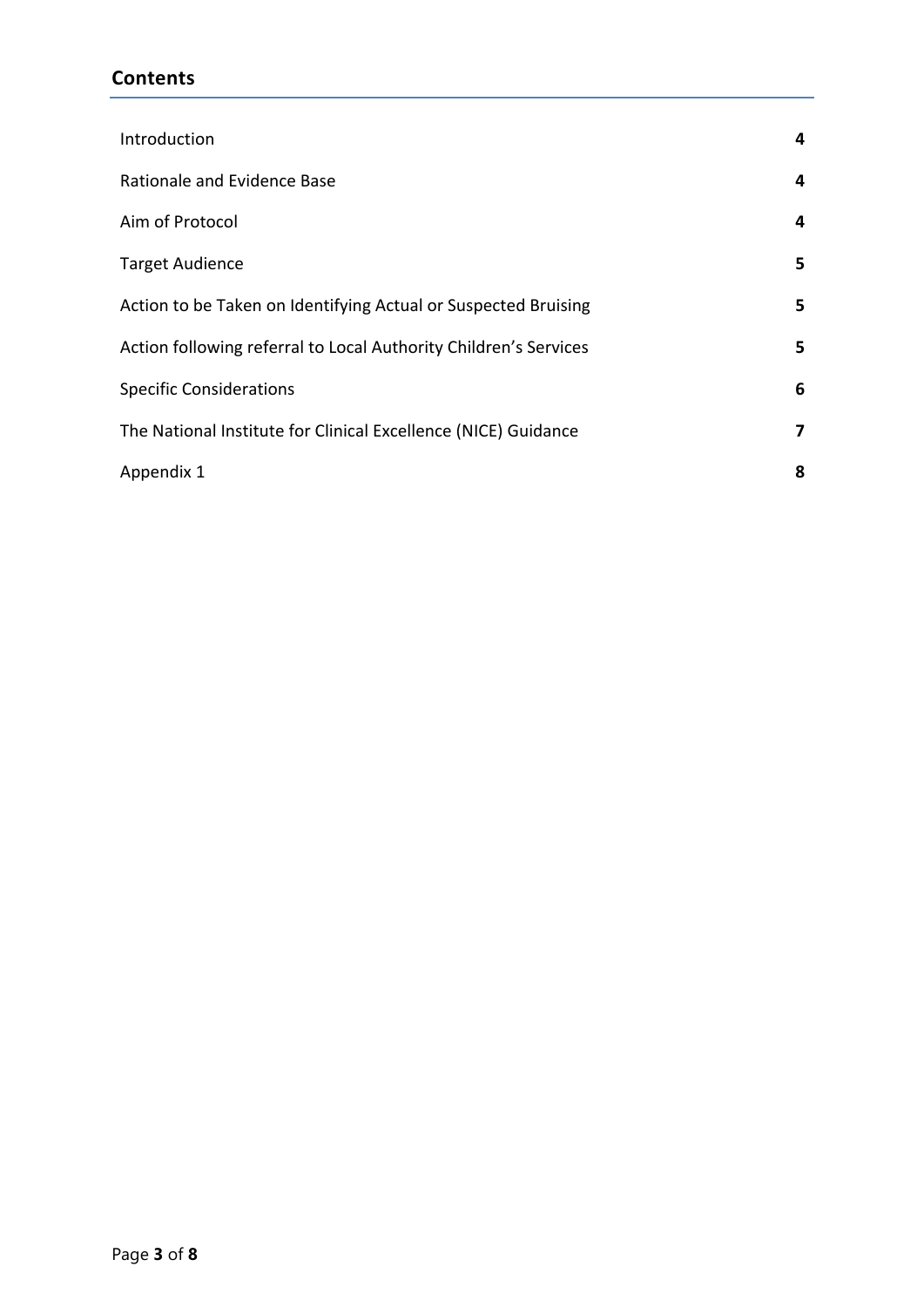## **1. Introduction**

1.1. Bruising in babies / infants or children with complex needs that are not mobile, or crawling is unusual and should always be investigated. National and local serious case reviews have identified the need for heightened concern about any bruising in a infant or child who is not independently mobile. Lack of mobility in infants and children can be due to disability or development delay. It is nationally recognised that children with disabilities are more likely to be abused than non‐disabled children (and that this can be attributable to the multiple carers they may come in contact with during the day and their level of physical dependence). It is important that any suspected bruising is fully assessed even if the parents or carers feel they are able to give a reason for it.

## **2. Rationale and Evidence Base**

- 2.1. Bruising is the commonest presenting feature of physical abuse in children. Systematic review  $^1$  of the literature relating to bruises in children shows that:
	- Bruising is strongly related to mobility (about one in five children who are starting to walk by holding on to the furniture have bruises)
	- Bruising in infants who are not independently mobile is unusual (2.2% of babies who are not yet rolling)  $2$

The message from this research is that infants who have yet to acquire independent mobility (rolling/crawling) should not have bruises without a clear explanation.

## **3. Aim of the Protocol**

- 3.1. This protocol must be followed in all situations where an actual or suspected bruise is noted in an infant or child who is not independently mobile.
- 3.2. The term not independently mobile applies to those infants and children who are not yet rolling or crawling.

<sup>&</sup>lt;sup>1</sup> Core Info Cardiff Child Protection Systematic Reviews

 $2$  Kemp AM, Dunstan F, Nuttall D et al. Patterns of bruising in preschool children – a longitudinal study. *Arch Di Child 205: 100: 426-431.*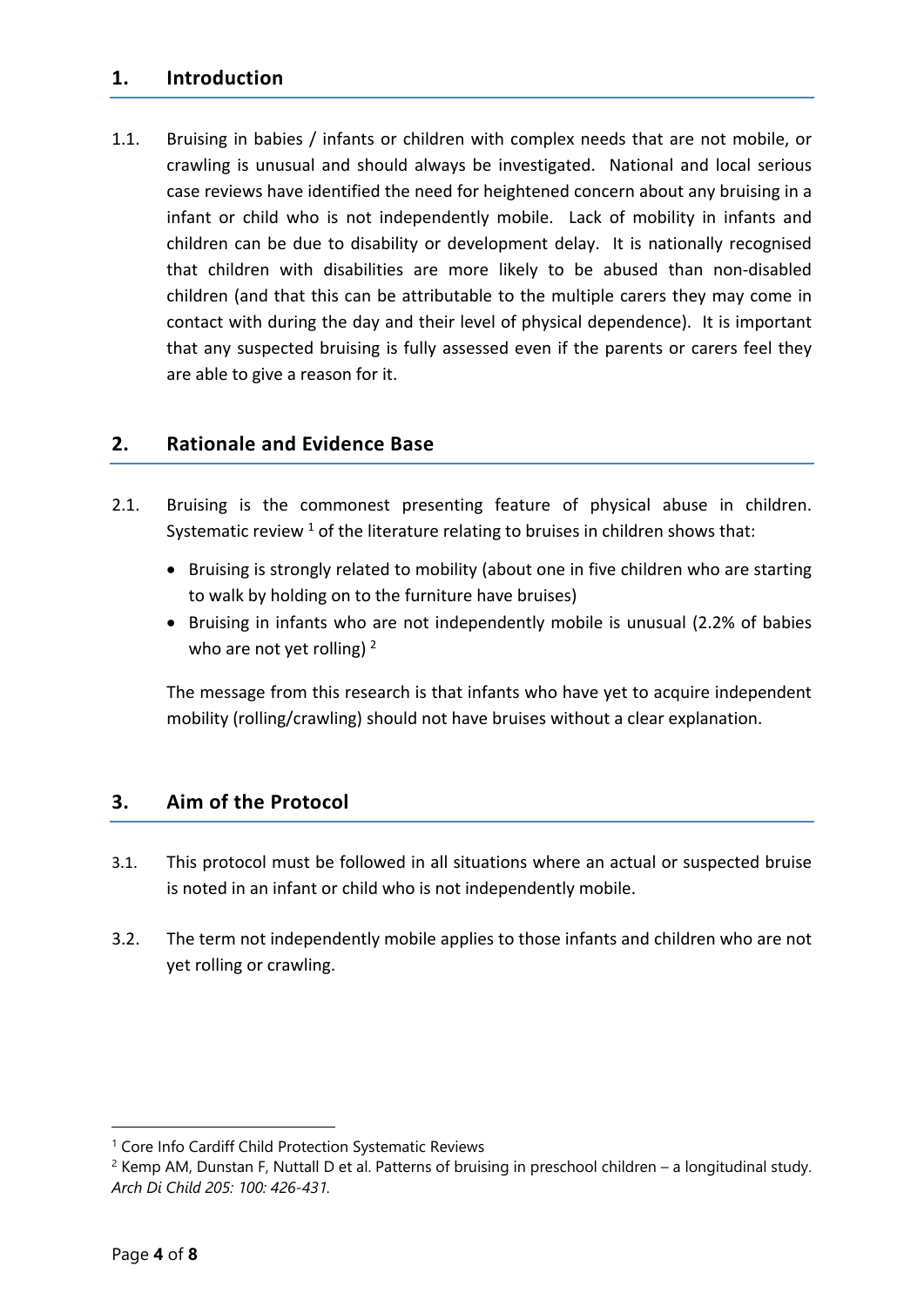#### **4. Target Audience**

4.1. All those who come into contact and/or work with children across Kent and Medway.

### **5. Action to be Taken on Identifying Actual or Suspected Bruising**

- 5.1. If the infant appears seriously ill of injured:
	- $\bullet$  Seek emergency treatment at an emergency department (ED). If able to do so, contact the duty Consultant Paediatrician prior to admission.
	- Notify the Local Authority Children's Services of your concern and the child's location.
- 5.2. In all other cases:
	- Practitioners must describe and document accurately on a body map and in the child's record, the size, shape, colour, and position of the mark/s on the head and/or body.
	- Document any explanation of the history of the injury or comments by the parents/carers accurately, verbatim in the child's record.
	- Immediate referral to the Local Authority Children's Services, who will take responsibility for arranging further multi‐agency assessments and contacting the local duty Consultant Paediatrician for an urgent review.
	- If there are concerns regarding the immediate safety of the child or the professional, the police should be called.
- 5.3. Inform parents/carers of your professional responsibility to follow Kent and Medway Policies and Procedures and state that any action by the Local Authority Children's Services will be informed by a paediatrician's opinion. Answer any questions the parents/carers may have and inform them that the baby/child may be admitted to the paediatric ward for further investigations. Document within the child's record the discussion with parents/carers.

## **6. Action following Referral to Local Authority Children's Services**

6.1. Once a referral is accepted a Strategy Meeting must take place as per Working Together Guidelines (2018). A Social Worker, Paediatrician/Safeguarding Children Team representative and Police Officer must be present. The outcome of this meeting must be explained to parents/carers. If the bruising/injury is suspected to be non-accidental a full Child Protection Medical must take place, after any acute injury is treated.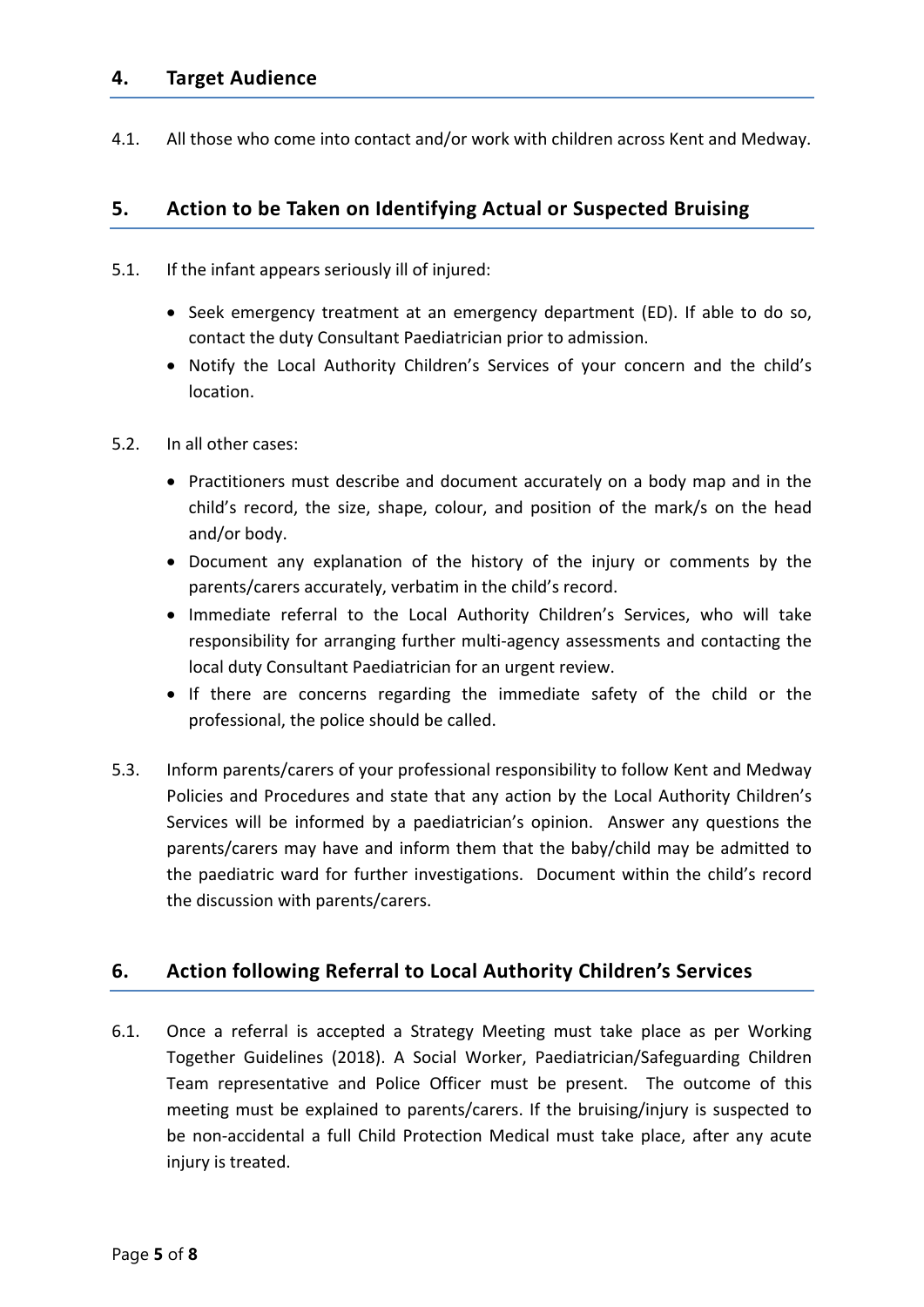- 6.2. The Child Protection Medical will be arranged in conjunction with the Social Worker and the Consultant Paediatrician for admission to a Paediatric Ward must be given.
- 6.3. The child must attend for a paediatric assessment as soon as possible following the Local Authority Children's Services receiving the referral. This should include a detailed history from the parents/carers, review of past medical history and family history including any previous reports of bruising, and enquiry about vulnerabilities within the family. The paediatrician should explain the findings of the assessment to the parents.

## **7. Specific Considerations**

- 7.1. Birth Injury: both normal birth and instrumental delivery may lead to development of bruising and to minor bleeding into the white of the eye. However, staff should be alert to the possibility of physical abuse even within a hospital setting and follow this protocol if they believe the injury was not due to the delivery. If any health practitioner sees bleeding in the eye not associated with Birth Injury, further investigations should be undertaken. If concerns persist and advice sought from the Paediatrician, Named Doctor / Consultant Paediatrician.
- 7.2. Birthmarks: these may not be present at birth and appear during the early weeks and months of life. Certain birthmarks, particularly Mongolian Blue Spots, can look like bruising. These are rare in children of white European background, but very common in children of African, Middle Eastern, Mediterranean or Asian background. These do NOT need to be referred under this protocol. Where a practitioner believes a mark is likely to be a birthmark but requires further advice to be certain, the baby may be referred to the GP. If there is still uncertainly the GP should refer to the Local Authority Children's Services. The child's records must include written detail and a body map of any birth marks.
- 7.3. Self-Inflicted Injury: it is exceptionally rare for non-mobile infants to injure themselves during normal activity. Suggestions that a bruise has been caused by the infant hitting him/herself with a toy, falling on a dummy or banging against an adult's body or the bars of a cot, should not be accepted without detailed assessment by a paediatrician and social worker. Sometimes, even when children are moving around by themselves, there can be concern about how a mark or bruise occurred and in these situations a referral should always be made to the Local Authority Children's Services.
- 7.4. Injury from Other Children: it is unusual but not unknown for siblings to injure a baby. In these circumstances, the infant must still be referred for further assessment.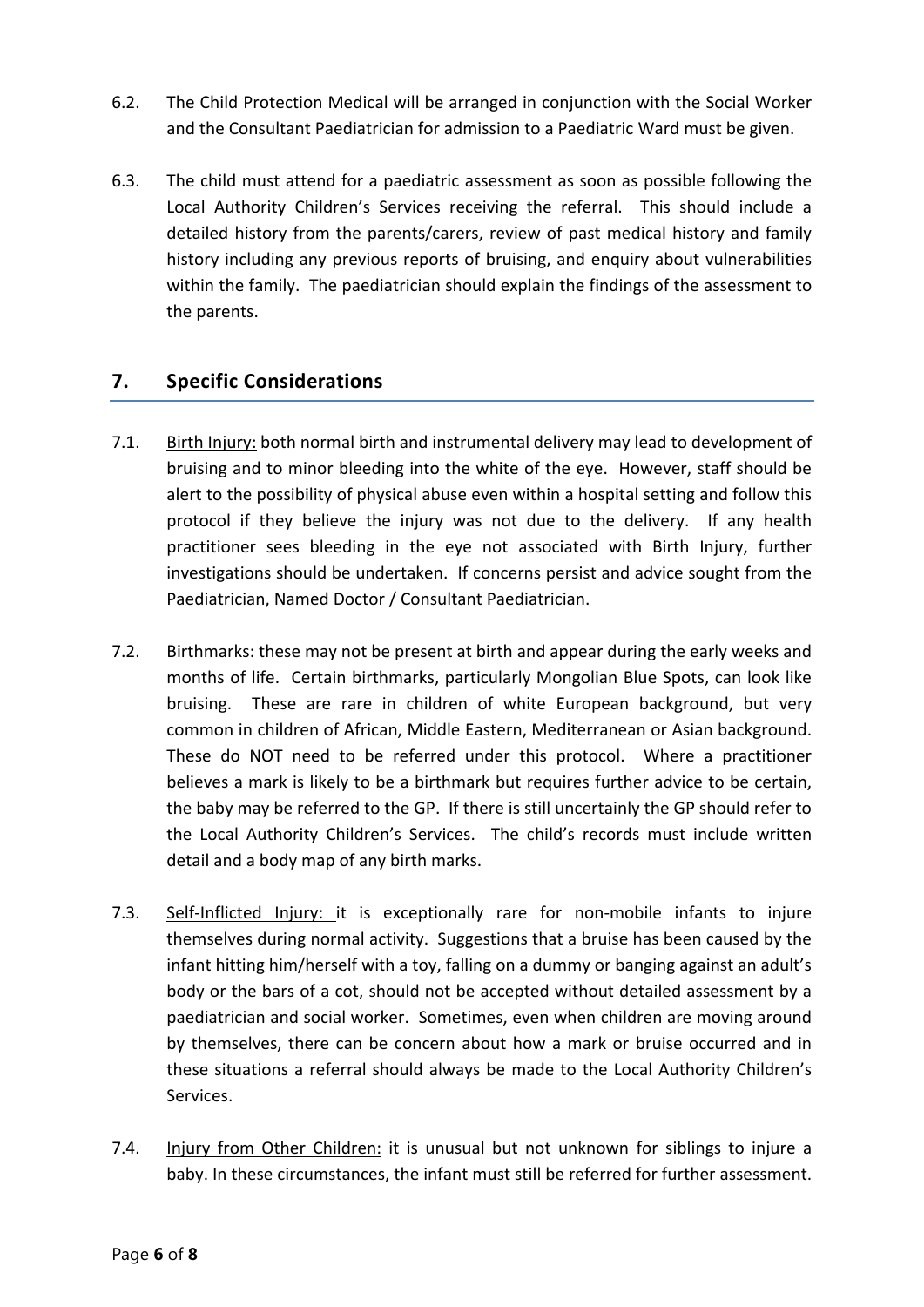This must include a detailed history of the circumstances of the injury, and consideration of the parent' ability to supervise their children.

## **8. The National Institute for Clinical Excellence (NICE) Guidance**

- 8.1. The National Institute for Clinical Excellence (NICE) guideline 'When to Suspect Child Maltreatment'<sup>3</sup>, aimed at health professionals, categories features that should lead staff to 'consider abuse' as part of a differential diagnosis, or 'suspect abuse' such there is a serious level of concern. In relation to bruising, health professionals are advised to 'suspect abuse' and refer to Local Authority Children's Services in the following situations:
	- a) If a child or young person has bruising in the shape of a hand, ligature, stick, teeth mark, grip or implement.
	- b) If there is bruising or petechiae (tiny red or purple spots) that are not caused by a medical condition (for example, a bleeding disorder) and if the explanation for the bruising is unsuitable.

Examples:

- Bruising in a child who is not independently mobile
- Multiple bruises or bruises in clusters
- Bruises of a similar shape and size
- Bruises on any non-bony part of the body or face including the eyes, ears and buttocks
- Bruises on the neck that look like attempted strangulation
- Bruises on the ankles and wrists that look like ligature marks
- 8.2. The NICE guideline also advises practitioners to 'suspect abuse' when features of injury such as bites, lacerations, abrasions, scars and thermal injuries are seen on a child who is not independently mobile and there is an unsuitable explanation.
- 8.3. Numerous serious case reviews have identified situations where children have died because practitioners did not appreciate the significance of what appeared to be minor bruising in a non-mobile infant. National analysis of reports reiterates the need for heightened concern about any bruising in any pre mobile baby…any bruising is likely to come from external sources. The younger the baby the more serious should be the concerns about how and why even very tiny bruises on any part of the child (https://learning.nspcc.org.uk/case-reviews/process-in-each-uknation).

<sup>&</sup>lt;sup>3</sup> When to Suspect Child Maltreatment, NICE Clinical Guideline, July 2009